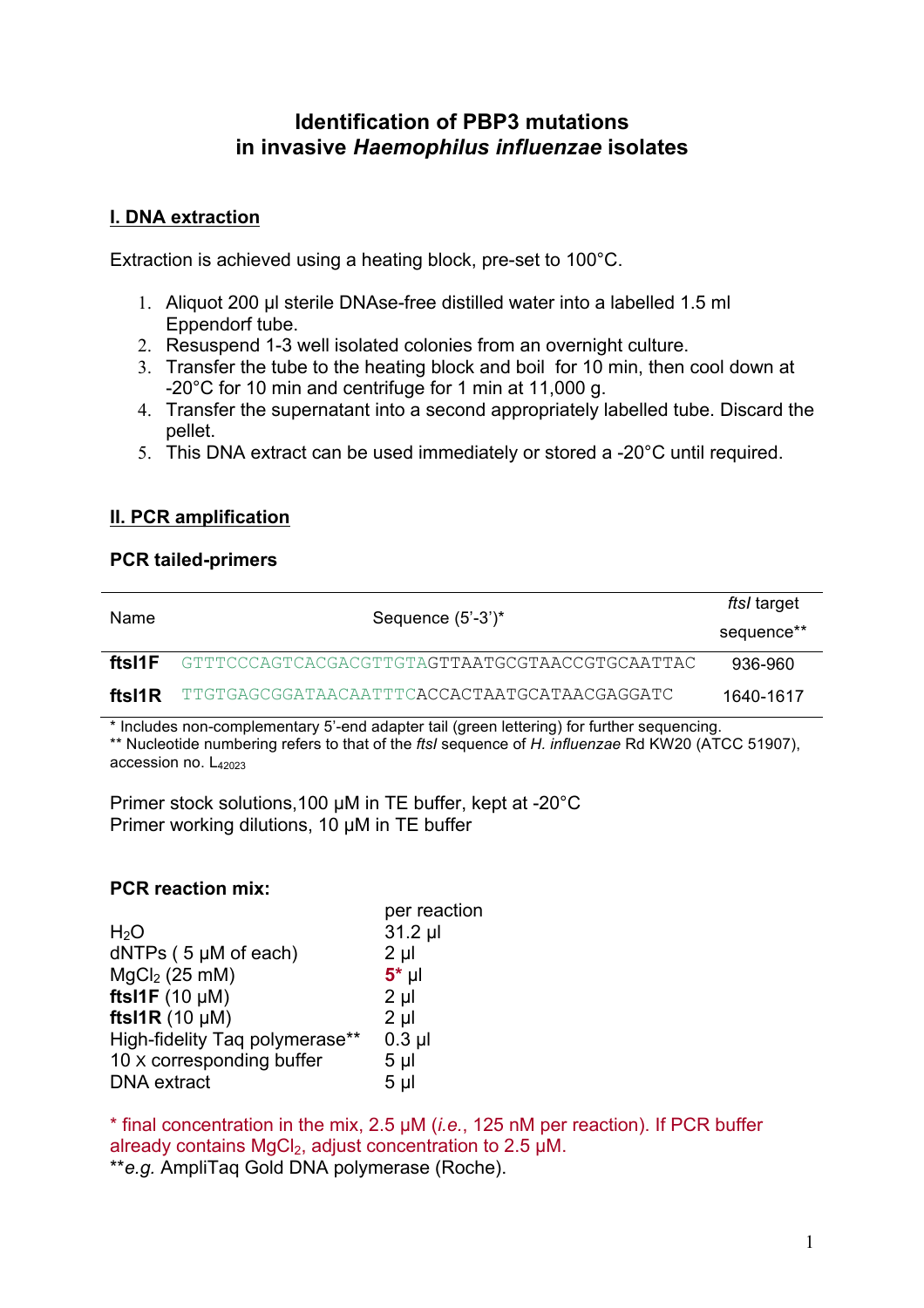## **PCR cycle:**

3 min, 94°C (denaturation), then: **10 cycles** 30 sec, 94°C (denaturation) 30sec, **50°C** (annealing) 40 sec, 72°C (extension) **30 cycles**  30 sec, 94°C (denaturation) 30 sec, **60°C** (annealing) 40 sec, 72°C (extension) End with 1 cycle of 5 minutes at 72°C Once the programme has finished the samples can be run on an electrophoresis gel immediately or stored at 2-8°C.

Expected size of the amplified fragment (*fstI*<sub>int</sub>) : **705 bp**.

# **IV. Purification of PCR products**

Use a PCR fragment clean-up kit (*e.g.*, NucleoSpin® gel and PCR clean-up kit, Macherey-Nagel). Elution volume of purified PCR product, 15-30 µl.

## **V. Sequencing**

## **Sequencing primers**

| <b>Name</b>    | Sequence (5'-3')                |
|----------------|---------------------------------|
| SeqftsF        | <i>C</i> TTTTCCCACTCACCACCTTCTA |
| <b>SegftsR</b> | <b>TTGTGAGCGGATAACAATTTC</b>    |

Primer working dilutions, 1 µM in water

## **Sequencing reaction using BigDye® Terminator v3.1 cycle sequencing kit**

|                                  | per reaction   |
|----------------------------------|----------------|
| Water                            | 7.8 µl         |
| SeqftsF or SeqftsR (1 µM) 3.2 µl |                |
| 5X buffer                        | 3 <sub>µ</sub> |
| BigDye v3.1                      | $2 \mu$        |

Add 4 µl of PCR product purification eluate (minimum DNA amount, 20 ng)